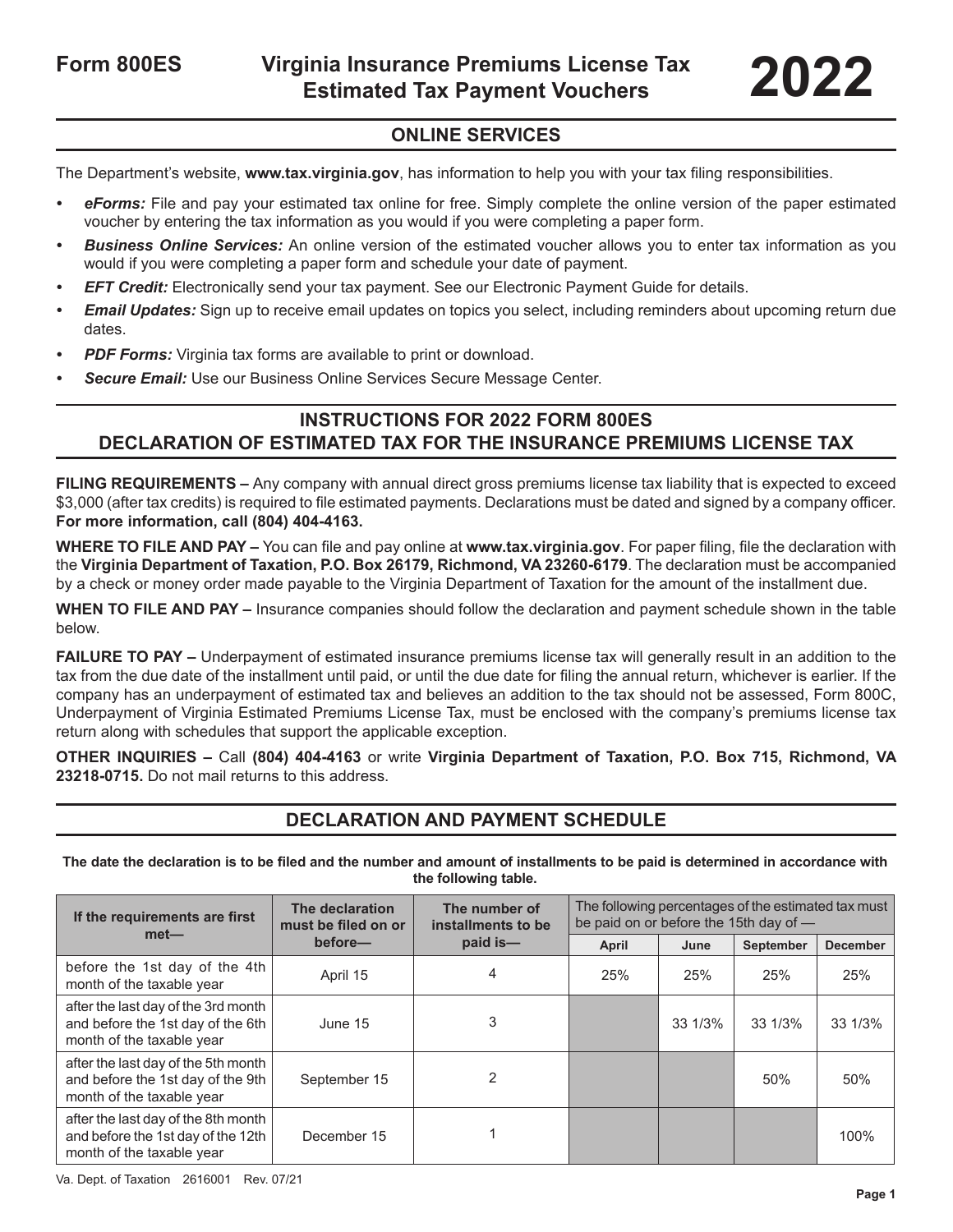#### **2022 Estimated Tax Worksheet**

#### **(This is your record – retain for your files)**

|                                                                                                                                                                                                                                                  | <b>Estimated Direct Gross</b><br><b>Premiums</b> | Rate        |    | <b>Initial Premiums</b><br><b>License Tax</b> |
|--------------------------------------------------------------------------------------------------------------------------------------------------------------------------------------------------------------------------------------------------|--------------------------------------------------|-------------|----|-----------------------------------------------|
| LIFE & ACCIDENT and HEALTH INSURANCE COMPANIES:                                                                                                                                                                                                  |                                                  |             |    |                                               |
| Life                                                                                                                                                                                                                                             | \$<br>.00.                                       | $X$ 2.25% = | \$ | .00                                           |
| Disability & Double Indemnity                                                                                                                                                                                                                    | \$<br>00.1                                       | $X$ 2.25% = | \$ | .00                                           |
| <b>Accident &amp; Sickness</b>                                                                                                                                                                                                                   | \$<br>00.1                                       | $X$ 2.25% = | \$ | $\cdot 00$                                    |
| <b>Industrial Sick Benefit</b>                                                                                                                                                                                                                   | \$<br>00.1                                       | $X$ 1.00% = | \$ | .00                                           |
| <b>TOTAL</b>                                                                                                                                                                                                                                     | 00.1                                             |             | \$ | $\cdot$ 00                                    |
| FIRE, CASUALTY, and TITLE INSURANCE COMPANIES:                                                                                                                                                                                                   |                                                  |             |    |                                               |
| All lines of insurance (except Workers' Compensation) less<br>dividends to policyholders of Mutual Insurance Companies.                                                                                                                          | \$<br>$^{\circ}$ .00                             | $X$ 2.25% = | \$ | 00.1                                          |
| 1. Complete the Estimated Tax Worksheet below to compute your estimated tax for 2022.<br>Estimated tax payable this year from above worksheet. Enter this amount on Line 2 of the voucher 1A. \$<br>А.<br>If first filing is on or before:<br>В. |                                                  |             |    | 00.1                                          |
| April 15, 2022 enter 1/4 of Line 1A here.<br>June 15, 2022 enter 1/3 of Line 1A here.<br>Sept. 15, 2022 enter 1/2 of Line 1A here.                                                                                                               |                                                  |             |    | 00.1                                          |
| 2. Enter the estimated payment amount from Line 1B (above), on Line 3 of the first voucher.                                                                                                                                                      |                                                  |             |    |                                               |

3. The amount of SUBSEQUENT installment payments due (to be shown on Line 2 of the appropriate voucher) will be the amount shown on Line 1B (above).

#### **HOW TO COMPLETE THE FORM 800ES VOUCHERS**

- 1. Enter your Virginia tax account number.
- 2. Enter the federal employer identification number, NAIC / license number, name, address, city, state, and ZIP Code on each voucher.
- 3. Enter on Line 2 of the voucher the amount shown on Line 1A of the worksheet.
- 4. Enter on Line 3 of the voucher the amount of your payment shown on Line 1B of the worksheet.
- 5. Sign the first voucher you file and detach. You need not sign SUBSEQUENT vouchers UNLESS you are amending your estimate.
- 6. Enclose a check or money order made payable to the Virginia Department of Taxation to the voucher and mail it to the **Virginia Department of Taxation, P.O. Box 26179, Richmond, VA 23260-6179**. PRINT YOUR VIRGINIA TAX ACCOUNT NUMBER ON YOUR CHECK OR MONEY ORDER. Fill in the following Estimated Tax Payment Record for your own personal tax record.
- 7. For each SUBSEQUENT installment, enter your payment on Line 3 of the voucher, enclose your check or money order before mailing it. Be sure to print your Virginia tax account number on your check or money order.

#### **HOW TO AMEND FORM 800ES**

If it is necessary to amend Form 800ES, follow these steps:

- 1. Fill out the Amended Computation schedule below.
- 2. Enter the revised amounts of estimated tax and payment from Line 4 below on the NEXT voucher due.
- 3. File online or sign the voucher, detach, and mail with required payment on or before required due date.
- 4. For each subsequent installment, enter the payment on Line 3 of the voucher, and enclose a check or money order before mailing. Print your Virginia tax account number on your check or money order.

|    | <b>Amended Computation</b>                                                                                      |               |          |
|----|-----------------------------------------------------------------------------------------------------------------|---------------|----------|
|    | (Use if estimated tax is changed after declaration has been filed.)                                             |               |          |
|    |                                                                                                                 | <b>AMOUNT</b> |          |
| 1. | Amended estimated tax. (Enter here and on Line 2 of the                                                         | \$            | $\Omega$ |
| 2. | Payments made or credits applied against 2022<br>declaration                                                    | \$            | $($ ) (  |
| 3. |                                                                                                                 | \$            |          |
| 4. | Amount to be paid (Line 3 divided by number of remaining<br>installments). Enter here and on Line 3 of the next |               |          |
|    |                                                                                                                 | \$            |          |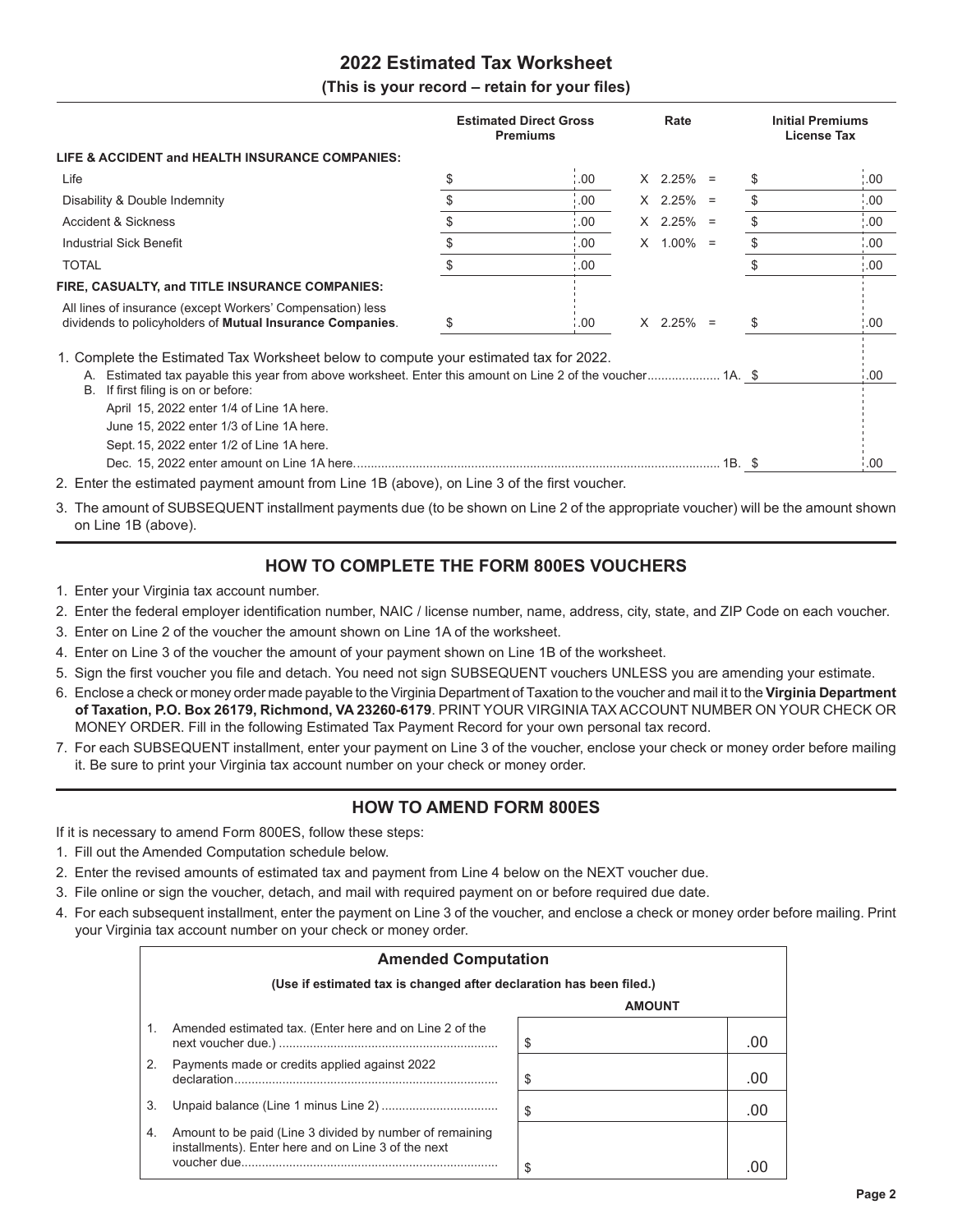#### **2022 ESTIMATED TAX PAYMENT RECORD**

|                                         | <b>DATE</b> | <b>CHECK OR MONEY</b><br><b>ORDER NO.</b> | <b>AMOUNT</b> |           | <b>AMOUNT OF CREDIT</b><br><b>APPLIED</b> |    | <b>TOTAL AMOUNT PAID</b> |                 |
|-----------------------------------------|-------------|-------------------------------------------|---------------|-----------|-------------------------------------------|----|--------------------------|-----------------|
| PAYMENT MADE<br><b>WITH DECLARATION</b> |             |                                           |               | 00        |                                           | 00 |                          | 00              |
| 2ND PAYMENT                             |             |                                           |               | 00        | 1 S                                       | 00 | 15                       | 00 <sup>°</sup> |
| <b>3RD PAYMENT</b>                      |             |                                           |               | $00\,$    |                                           | 00 | 18                       | 00              |
| <b>4TH PAYMENT</b>                      |             |                                           |               | $00$   \$ |                                           | 00 | 15                       | 00 <sup>°</sup> |
| <b>TOTALS</b>                           |             |                                           |               | $00$   \$ |                                           | 00 |                          | 00 <sub>1</sub> |

### **Please cut along dashed lines below. File Vouchers in Number Sequence Order 1, 2, 3, 4. Do not submit this entire page.**

| <b>2022 Form 800ES</b><br>(DOC ID 800)<br>If you file electronically, do not<br>file this voucher.                                  | Virginia Insurance Premiums License Tax<br><b>Estimated Payment Voucher</b><br>Virginia Department of Taxation<br>P.O. Box 26179, Richmond, VA 23260-6179<br>(804) 404-4163 |                                             | <b>VOUCHER 2</b><br>Due 6/15/2022<br>Office Use |
|-------------------------------------------------------------------------------------------------------------------------------------|-----------------------------------------------------------------------------------------------------------------------------------------------------------------------------|---------------------------------------------|-------------------------------------------------|
| 0000000000000000 8008888 000000 02                                                                                                  |                                                                                                                                                                             |                                             |                                                 |
| VA Account Number 39-                                                                                                               |                                                                                                                                                                             |                                             |                                                 |
| <b>FEIN</b>                                                                                                                         | NAIC/License #                                                                                                                                                              | 1. Taxable Year                             | 2022                                            |
| Company Name                                                                                                                        |                                                                                                                                                                             | 2. Estimated tax<br>for the year $\ldots$ . | - 00                                            |
| Address (Number and Street)                                                                                                         |                                                                                                                                                                             | 3. Amount of this                           |                                                 |
| City, State, and ZIP Code                                                                                                           |                                                                                                                                                                             | payment <sup>\$</sup>                       | 00                                              |
| I declare that this declaration has been examined by me and to the best of my knowledge and belief, is true, correct, and complete. |                                                                                                                                                                             |                                             | - Do not write below this line.                 |
| Signature                                                                                                                           | Date<br>Phone                                                                                                                                                               |                                             |                                                 |
| 2022 Form 800ES<br>(DOC ID 800)                                                                                                     | Virginia Insurance Premiums License Tax<br><b>Estimated Payment Voucher</b><br>Virginia Department of Taxation                                                              |                                             | <b>VOUCHER 1</b><br>Due 4/15/2022               |
| If you file electronically, do not<br>file this voucher.                                                                            | P.O. Box 26179, Richmond, VA 23260-6179<br>(804) 404-4163                                                                                                                   |                                             | Office Use                                      |
|                                                                                                                                     |                                                                                                                                                                             |                                             | $\prime$                                        |
| 0000000000000000 8008888 000000 01                                                                                                  |                                                                                                                                                                             |                                             |                                                 |
| VA Account Number 39-                                                                                                               |                                                                                                                                                                             |                                             | 2022                                            |
|                                                                                                                                     |                                                                                                                                                                             |                                             |                                                 |
| <b>FEIN</b>                                                                                                                         | NAIC/License #                                                                                                                                                              | 1. Taxable Year                             |                                                 |
| Company Name                                                                                                                        |                                                                                                                                                                             | 2. Estimated tax<br>for the year $\ldots$ . | 00                                              |
| Address (Number and Street)                                                                                                         |                                                                                                                                                                             | 3. Amount of this                           |                                                 |
| City, State, and ZIP Code                                                                                                           |                                                                                                                                                                             | payment <sup>\$</sup>                       | OO<br>- Do not write below this line.           |